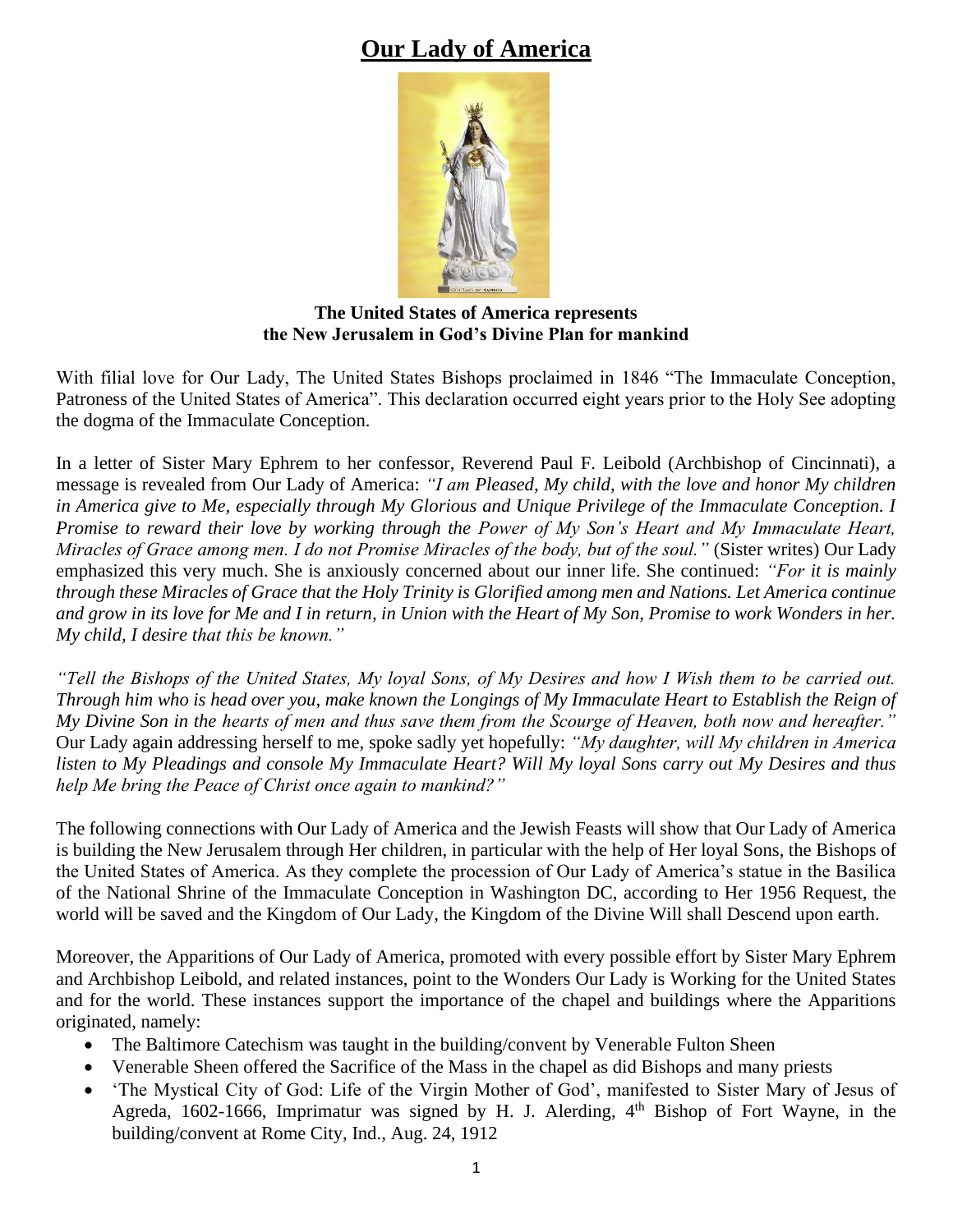- Archbishop John Francis Noll, 5th Bishop of Fort Wayne, held summer residence there, having died 56 days before the first Apparition. He was given the title 'Apostle of the Shrine' that is, the National Shrine of the Immaculate Conception, as he chaired the Bishops' committee to raise \$7 million to complete the great church. It was completed in 1959, thanks to his efforts.
- Sister Reporata, who later joined the Sisters of Precious Blood Cloister, was cured by Our Lady when at Rome City. (letter from Sister Mary Ephrem to Arb. Leibold 6/29/54)
- Statue of Our Lady of America, The Immaculate Virgin, placed in the chapel July, 2020. This is the statue that was at the Pope John Paul II Cultural Center in Washington DC and was processed in New York City on 9-11-07. The statue of Our Lady of America traveled from the Basilica of St. Louis to New York, carried by firefighters to St. Peters, the WTC, other churches and into the Brooklyn diocese, birthplace of Sister Mary Ephrem.
- Miracle of the sun witnessed by many on August 16, 2020

# **The Twelve Ways Connected with the Apparitions of Our Lady of America**

**Rev 21:10,12,14 –** "And he took me up in spirit to a Great and High Mountain: and he shewed me the Holy City Jerusalem coming down out of Heaven from God…And it had a Wall Great and High, having Twelve Gates, and in the Gates Twelve Angels, and names written thereon, which are the names of the Twelve Tribes of the children of Israel…And the Wall of the City had Twelve Foundations, and in them, the Twelve names of the Twelve Apostles of the Lamb."

"Our Lady came to me in a Special Way in the afternoon of September 12th. She encouraged me and again assured me that She would Keep Her Promise. Almost always when Our Lady comes now, it is as She Appeared September 26, 1956 (Our Lady of America, the Immaculate Virgin). I feel Her Presence with me all the time of course, but on these Special occasions it is more Manifest, and the Special Vision accompanies it." (Sr. Mary Ephrem's letter to Archbishop +Leibold 9/12/58)

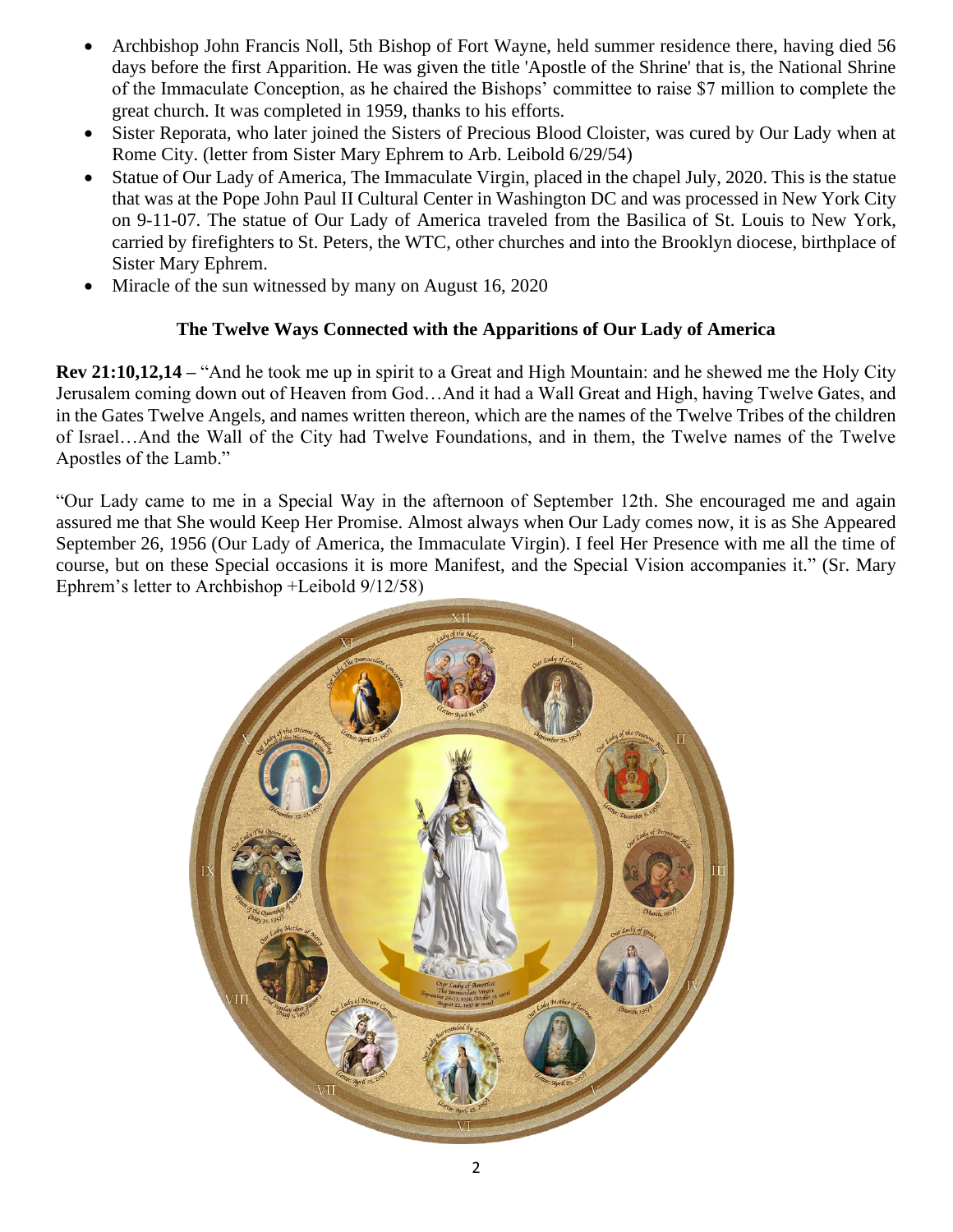This Clock reflects the importance of the Apparitions of Our Lady of America, as it brings together the Twelve Ways Our Lady Appeared to Sister Mary Ephrem, connected with Our Lady of America. This Clock represents the culmination of all Our Lady's Apparitions throughout time. Plus, it points to the powerful number twelve in Sacred Scripture; the 12 Tribes of Israel, the 12 Apostles, the 12 Gates of the New Jerusalem and the 12 Stars in Our Lady's Crown. Now Our Lady says that, as Our Lady of America, this is Her last resort for mankind, Her last hope for the world to embrace Peace and not be subject to Chastisements.

One hundred years ago, on September 23, 1920, the cornerstone of the Basilica of the National Shrine of the Immaculate Conception in Washington DC was placed [\(https://www.nationalshrine.org/event/100th-anniversary](https://www.nationalshrine.org/event/100th-anniversary-mass-of-the-placing-of-the-foundation-stone/)[mass-of-the-placing-of-the-foundation-stone/\)](https://www.nationalshrine.org/event/100th-anniversary-mass-of-the-placing-of-the-foundation-stone/). When Our Lady of America's Requests are complete and Her children live Pure lives as God Intends, the chapel in Rome City, Indiana will be as if a Cornerstone, a most important Shrine to Our Lady, in which all souls will identify with Her. Our Lady of America is bringing together all Her Apparitions and leading Her children into a New Era, an Era of Peace.

# **Our Lady of America Points to the Fulfillment of the Fall Feasts**

There are 7 Jewish Feasts given by God to Moses on Mt. Sinai. "Feasts" translated from Hebrew mean "Appointed Times". All 7 Feasts point to and are fulfilled in Our Lord Jesus.

| Spring<br>Feasts                                | Passover<br>Unleavened Bread<br><b>First Fruits</b> | Jesus' Crucifixion and Death on Passover<br>Jesus was Buried on Unleavened Bread<br><b>Jesus Resurrected on First Fruits</b> |
|-------------------------------------------------|-----------------------------------------------------|------------------------------------------------------------------------------------------------------------------------------|
| Summer Feast $\overline{\phantom{a}}$ Pentecost |                                                     | 50 days after the Holy Spirit Descended                                                                                      |

The Fall Feasts are yet to be fulfilled for the Coming of the Kingdom and the Reign of God.

|        |                        | Trumpets (Rosh Hashanah) Tribulation, Day of the Lord |
|--------|------------------------|-------------------------------------------------------|
| Fall   | Atonement (Yom Kippur) | Day of Judgement                                      |
| Feasts | Tabernacles (Sukkot)   | New Heaven and New Earth, New Jerusalem               |

In the year 1956, in a Rome City, Indiana convent, on the days of September 25, 26 and 27, the Blessed Virgin Mary Appeared to Sister Mary Ephrem in what became known as the Apparitions of *Our Lady of America, The Immaculate Virgin, Patroness of our land*. The significance of these three days in particular will become clearer as we look at the corresponding Jewish calendar.

September 25, 1956 Our Lady Appeared as Our Lady of Lourdes, on the eve of the original Feast of the North American Martyrs. From Sister Mary Ephrem: "…I was under the impression that She came as *Our Lady of Lourdes* and She Herself Confirmed this. Our Lady Promised that greater Miracles than those Granted in Lourdes and Fatima would be Granted here in America, the United States in particular, if we would do as She Desires." (letter 2/2/60)

On both September 26 and September 27, 1956, Our Lady then Appeared as *Our Lady of America, The Immaculate Virgin*. From Sister: "It was the morning of September 26<sup>th</sup>, Feast of the American Martyrs... in calm yet Majestic tones I heard the words: *"I am Our Lady of America. I desire that My children honor Me especially, by the purity of their lives.*" "On Sept. 27<sup>th</sup> Our Lady again Appeared to me while I was at prayer. She held the world in Her hands. From Her eyes Tears were flowing upon it as though She Longed to cleanse it from its guilt. It was then I heard these Words filled with Sorrow and Longing: *"Behold, oh My children, the Tears of your Mother. Shall I Weep in vain? Assuage the Sorrow of My Heart over the ingratitude of sinful men by the love and chasteness of your lives. Will you do this for Me, beloved children, or will you allow your Mother to Weep in vain? I Come to you, oh children of America, as a last resort. I Plead with you to listen to My Voice."*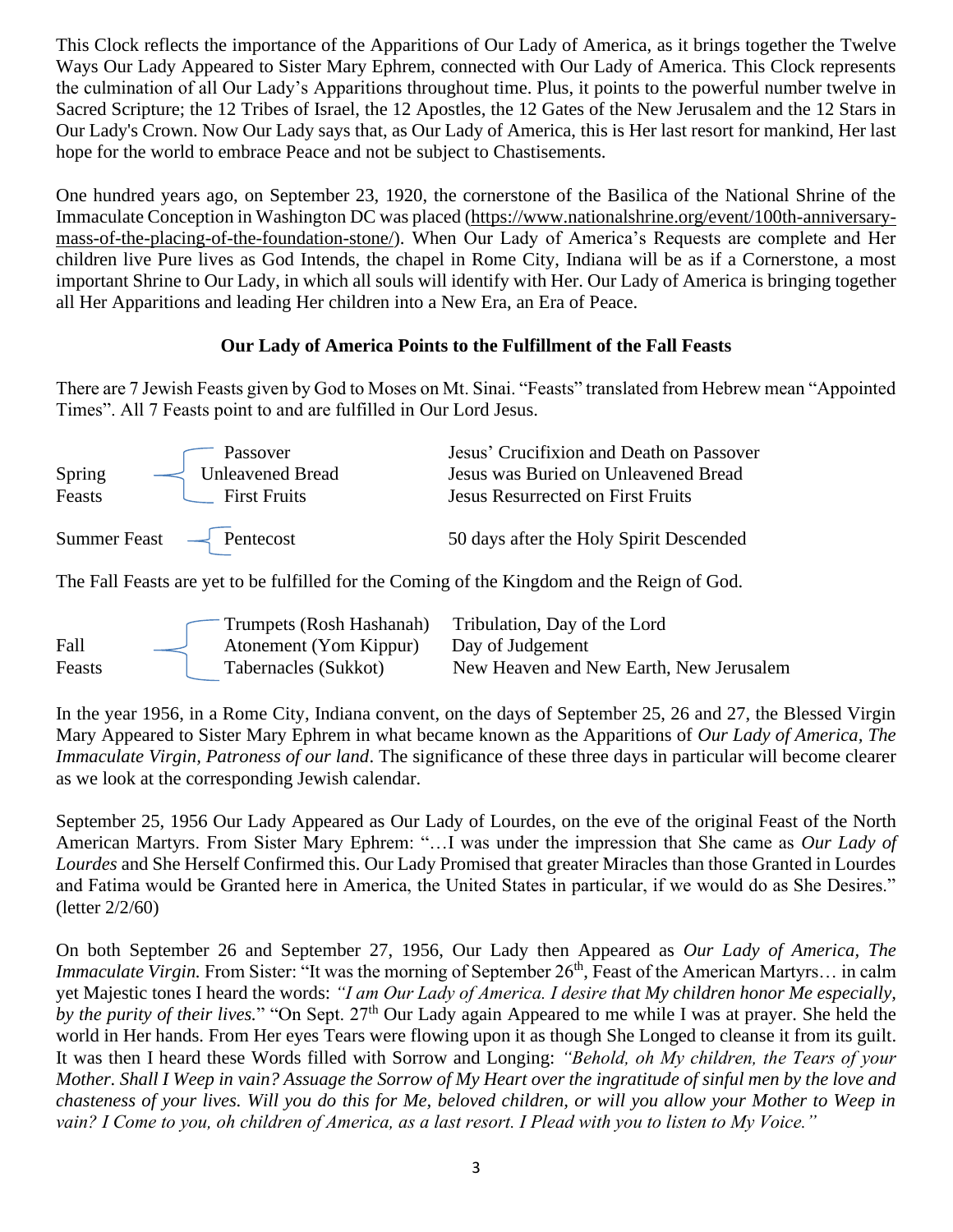These events occurred on the final days of the Jewish Feast of Sukkot. Sukkot was the 7th and final feast of the year and the feast was 7 days long. The seventh day – a day of rest, has been a picture of Spiritual perfection. Shemini is the 8th day, the day after the completion of God's festival and the first day of a new beginning. The number 8 in scripture always refers to a new beginning. The seventh and last day of the feast (September 25, 1956) was "Hoshaa'na' Rabba", meaning "the day of blowing of the shofar and the day of the willow" or palm branches - a request for great salvation; followed by (September 26, 1956) "Shemini Atzeret", the eighth day of the assembly; and lastly (September 27, 1956) "Simchat Torah", joy of the Torah, an addendum to the Sukkot holiday. The highlight for this day is when all the scrolls are removed from the ark and there is a joyful procession of them around the synagogue. The feast of Shemini Atzeret began with fire consuming the offerings. This was also the day all the chaff from the fall harvest was burned, readying everything for a new season of planting and growing. It is a picture of both destruction of the old and also of new life to come.

[\(http://livingwordin3d.com/discovery/2018/07/25/the-mystery-in-shemini-atzeret-the-eighth-assembly/\)](http://livingwordin3d.com/discovery/2018/07/25/the-mystery-in-shemini-atzeret-the-eighth-assembly/) [\(https://www.jewishvirtuallibrary.org/hoshana-raba\)](https://www.jewishvirtuallibrary.org/hoshana-raba)

[2 Peter 3:13](http://drbo.org/cgi-bin/d?b=drb&bk=68&ch=3&l=13#x) - *"But we look for new heavens and a new earth according to His Promises, in which Justice dwelleth."*

In the Gospel of John, Our Lord Jesus celebrated the feast of Sukkot in Jerusalem, as He stood and said in a loud voice, *"Let anyone who is thirsty come to Me and drink. Whoever believes in Me, as Scripture has said, Rivers of Living Water will flow from within them."* (John 7:37-38)

Fittingly, it is Our Lady of Lourdes Who first Appeared to Sister Mary Ephrem, drawing Her children to the chapel in Rome City, United States of America, a place also with natural spring waters, used by the sisters of the convent for healing and renewal. Then, as Our Lady of America, She Pleads a "last resort" for mankind.

Furthermore, September 26, 1956 (first Apparition of Our Lady of America) fell on the Jewish calendar of the 21<sup>st</sup> day of the holiest Jewish month of Tishrei. Astoundingly, in the year 1492 (Gregorian calendar October 12) Columbus, 'discoverer of the new world' by means of the 'Santa Maria', arrived in America. That year, the Jewish Feast again being celebrated was Sukkot, or Hoshaa'na' Rabba, which is a day of universal deliverance and miracles. [\(http://www.israelnationalnews.com/News/News.aspx/236334\)](https://eur04.safelinks.protection.outlook.com/?url=http%3A%2F%2Fwww.israelnationalnews.com%2FNews%2FNews.aspx%2F236334&data=02%7C01%7C%7Cc6396c1dcf0c4afee79e08d85b17c357%7C84df9e7fe9f640afb435aaaaaaaaaaaa%7C1%7C0%7C637359504948562474&sdata=SLeLMiLNSJNQURWfkGIXiTwgD0NAkZxbIuamMG0E9mc%3D&reserved=0) Sukkot, also known as the Feast of Tabernacles, is named after the first stop during the Exodus, the town of Sukkota as in Exodus 13:20 and Numbers 33:3-5. It commemorates the transition of the Jewish people from bondage in Egypt to sovereignty in the Land of Israel; from nomadic life in the desert to permanence in the Promised Land.

*"The Spirit and the Bride say, "Come." And let the one who hears say, "Come." And let the one who is thirsty come; let the one who desires take the Water of Life without price." (Revelation 22:17)* 

This year, 2020, September 25 and 26 are celebrated as the Feast of Shabbat Shuva, "Sabbath of Return"; while September 27, 2020 is the holiest day of the year for the Jews, Yom Kippur, or Day of Atonement. Jews observe this holy day with fasting and intensive prayer, as it completes the annual period of High Holy Days, "the Days of Awe," where people are encouraged to contemplate their position before God. [\(https://www.hebcal.com/holidays/yom-kippur\)](https://www.hebcal.com/holidays/yom-kippur)

The Feast of Trumpets is the first of the High Holy days "Days of Awe". It begins ten days of repentance with the blowing of the ram's horn, the [shofar,](https://www.thoughtco.com/what-is-a-shofar-2076493) calling God's people together to [repent](https://www.thoughtco.com/what-is-repentance-700694) from their sins. It is a solemn day of soul-searching, forgiveness, repentance and remembering God's Judgment, as well as a joyful day of celebration, looking forward to God's Goodness and Mercy in the new year, and is a forty-day season of repentance which climaxes and ends on the Day of Atonement (Yom Kippur) which falls ten days after the Feast of Trumpets. It is a yearly "trumpet call", an awakening blast of the shofar which foreshadows the call to His elect to prepare themselves so that they shall not come into Judgment with the rest of the world when He Comes to Establish His Kingdom upon this earth.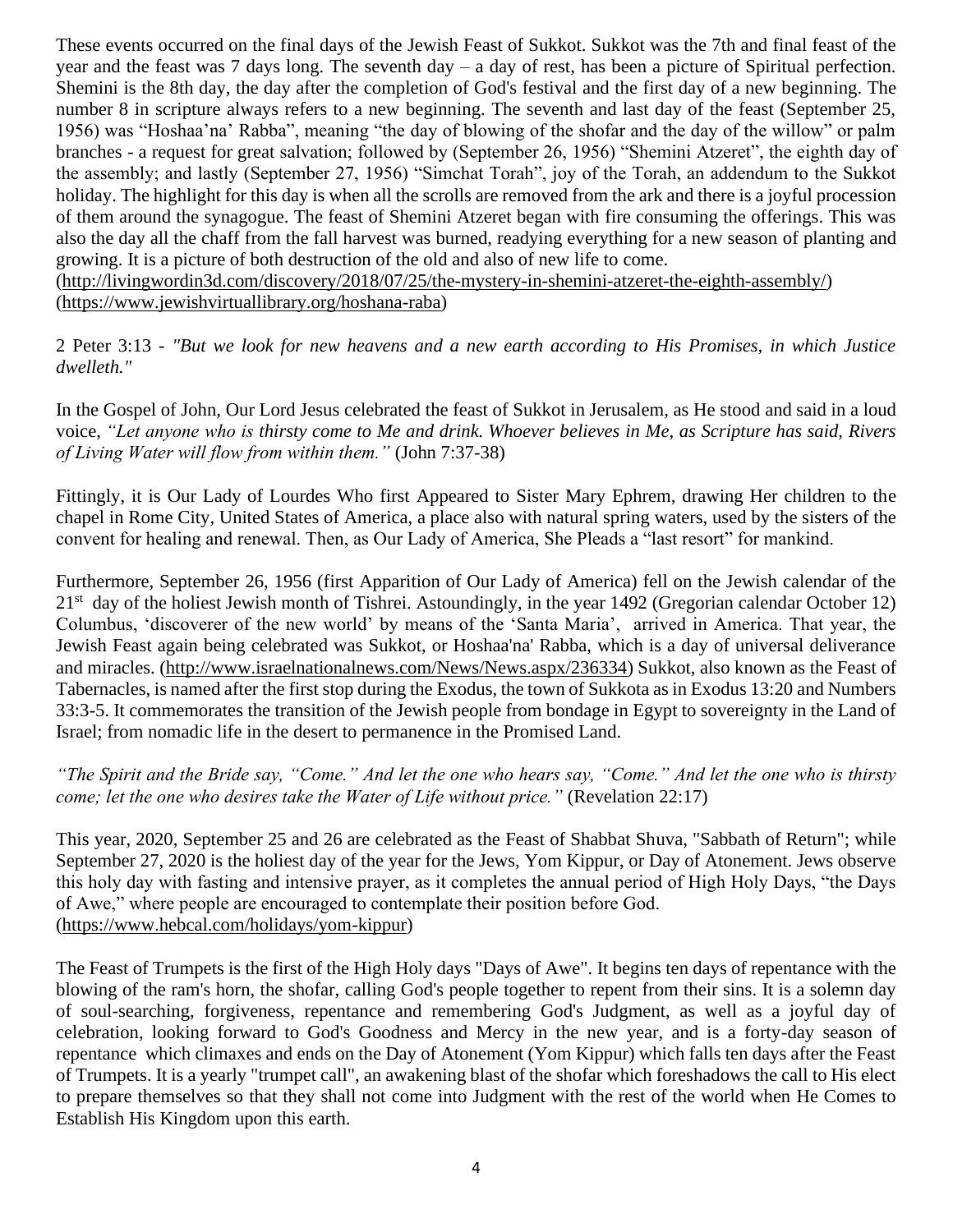Additionally surprising is the fact that Sister Mary Ephrem, Mildred Marie Neuzil, was born on August 2, 1916, Feast of Our Lady of the Angels. On the Jewish calendar, this day was "Parashat Devarim." This refers t[o lessons](https://www.sefaria.org/Deuteronomy.1.1-3.22?lang=he-en&utm_source=myjewishlearning.com&utm_medium=sefaria_linker)  [in Deuteronomy 1:1-3:22.](https://www.sefaria.org/Deuteronomy.1.1-3.22?lang=he-en&utm_source=myjewishlearning.com&utm_medium=sefaria_linker) During the 40 years in the wilderness of [Moses](https://www.myjewishlearning.com/texts/Bible/Torah/Exodus/Moses.shtml) and the Israelites, Moses said: *"Remember God said, 'I have set this land before you, go in and take possession of the land…'* This was actually a time of trial, in which God instructed them as they journeyed. Not knowing whether the people occupying the land would allow them to pass peacefully or whether war would be necessary, Moses proclaimed to them, "Your eyes have seen everything that God has done to your enemies. So God will do to your enemies in the promised land. So have no fear, for God fights for you when it is time to fight."

[\(https://www.myjewishlearning.com/article/dvarim-a-summary-of-the-parsha/\)](https://www.myjewishlearning.com/article/dvarim-a-summary-of-the-parsha/)

These days are full of significance and meaning for us today, as well as prophetic meaning about what is to come. Our Lady assured what was to come to the United States when She spoke to Fr. Gobbi on May 17, 1987 in Washington, DC at the Basilica of the National Shrine of the Immaculate Conception: *"Your Light Will Return. The times of your suffering are now counted. Soon you will flower again, when My Immaculate Heart will have Its Triumph and your light will return to shine with such intensity that it will draw all those who live in this great continent"* (message 352).

Perhaps the prophecy of Sister Mary Ephrem to her confessor Archbishop Leibold, in a letter dated May 29, 1957 sheds light on the greater reality of the Great Mission of Our Lady of America: "As for 'the Lady', She is not impatient, but only Wishes to remind us of the shortness of time and the crying need which is ours today. If Her Words contain an urgency, bordering perhaps on a certain impatience or anxiety, it is only that She does not want us to forget how much She Longs to Help us and bring us closer to Her Son. The Holy Virgin has since told me of the pleasure you have given her in striving to carry out at least some of Her Requests, those you feel you are able to at this time. She does not expect the impossible. **When the time comes, She will take care of it herself, in Her Own Way. It will come, that is sure.** It may well be this small one will not live to see it. But that doesn't matter. 'She must increase, I must decrease.'"

There is much information here, and so the following highlights can be drawn from these Events. From a letter of Sister Mary Ephrem to Archbishop Leibold, 6/22/59:

*"Our Lady, it is true, asks all of America to be the first to take up the cause of Renewal, but it is the United States that is to lead the world in this. So Our Lady has stated and made known to me. Therefore, it is for the United States to humbly accept Mary's Choice and to do all that it can to fulfill its Mission among the peoples of the earth."*

# **Waters - The seventh and last day of the feast of Sukkot (September 25, 1956 – Our Lady of Lourdes):**

Our Lord Jesus to Sister Mary Ephrem, in a letter to Archbishop Leibold dated 3/6/57: *"Let My Love, Surrounding you and Filling you, draw souls to Me in great multitudes. Such is My Will, oh My beloved one. Open then your heart that I may Pour into it without ceasing, the Sweet Waters of My Undying and Saving Charity. For it is from this Fountain of Life, which Springs forth from My Divine Heart that men will receive Eternal Life. It was to obtain this for them that I Lived, Suffered and Died."*

#### **Request for great salvation - the feast of Sukkot (September 25, 1956):**

Our Lord Jesus Speaking on February 20, 1954 to Sister Mary Ephrem, Speaking also of Sister's confessor Archbishop Leibold (letter 2/22/54): *"I seek always the humble and lowly of heart and since I have found two such, so I have Entrusted to them a Great Mission, but become not vain, for I have Chosen him and you only because of your unworthiness and lack of virtue. Let this thought be with you always, that you may remember that it is I Working through you, Who sanctify you for His Glory and the salvation of souls, You are poor instruments in My hands, but through you a Great Work will be accomplished. I AM the Great Sculptor of souls. With Hammer and Chisel I Form them that they may Glorify My Father by their beauty and perfection. Be pliant in My Hands, oh My two lowly ones, My chosen Priest and My little, white dove, and then will you be formed into My Likeness and through you I will be Formed in souls."*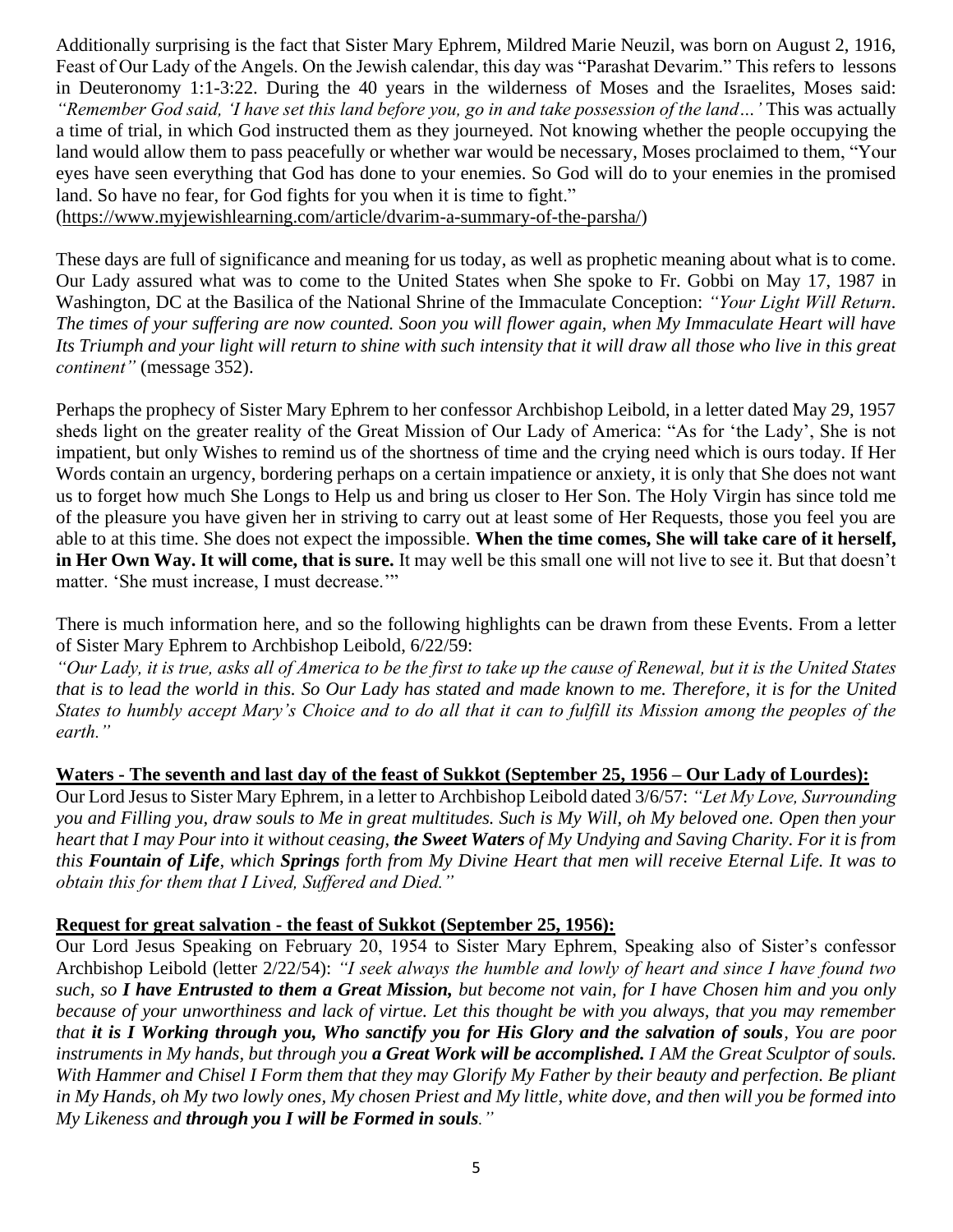# **A new beginning - Shemini Atzeret and the 21st day of the holiest Jewish month of Tishrei - Columbusuniversal deliverance (September 26, 1956 – Our Lady of America):**

Sister Mary Ephrem to her confessor 10/9/57): "Saturday morning, just before the time for rising, Our Lady came and Smiled on me. All the grief I had previously suffered seemed but a strange dream that vanished in the Sunshine of Her Smile. On the eve and also the feast of the Most Holy Rosary Our Lady obtained for me very Special Graces for which I was in great need. First of all, as you know Father, I couldn't seem to be able to reconcile myself to the fact that God should choose such a nothing like me for so great and tremendous a Mission. It seemed so impossible to me that I was often plagued with the thought that I was being deceived, that I was nothing but a fraud, a victim of my own imagination and self-love. Yet the strange thing was, deep down in my soul, I knew this was not so, as I would rather die than be guilty of such things and thus become a stumbling block to others. **I knew, in spite of these temptations that harassed me, that I lived in the Truth and eventually this Truth would free me from these chains**. What suffering this caused me, what heaviness of heart, but **always turned to Our Lady with the conviction that through Her, Help would be given me. It was not in vain I entrusted my cause to Her. On Her feast of the Holy Rosary, the Grace and Light that flooded my soul Marked the beginning of a new phase in my life.** I have accepted wholly and entirely the role God has destined for me. There is no longer any question in my mind, that it was for this I was born, and for this I must spend myself. I will always be a nothing, yet a nothing full of confidence in Him Who Chooses 'the foolish things of this world to confound the wise and the weak things of this world to confound the strong'. For it is not right that 'flesh should glory in His Sight. How happy I am to be such a nothing, to be counted as naught, 'Hide me away, my God, I am only fit to be hidden away in some dark corner, unseen by anyone but You." While I was praying an extra rosary on the feast, Our Lady said to me: *"I have Graced you with My Perpetual Presence because your Mission is a grave one and you will be in constant need of My Help."*

#### **Miracles – Sukkot - new heavens and a new earth (September 26, 1956 – Our Lady of America):**

Sister Mary Ephrem to her confessor 1/15/56: "Today the marriage Feast of Cana reminded us of two elements of the Gospel picture – the first Mary's concern over such an insignificant thing as the embarrassment of Her friends – this should give us confidence to approach Her with any of our needs no matter how small they may seem to be, She is interested in everyone who loves Her Son. The other more striking thing is the condition on which the Miracle was worked as She told the servants "whatever He tells you do ye", **it was only after they obeyed Christ that the Miracle was performed. So as we approach Mary indeed with confidence, Her answer will always be, yes, on condition – on condition that you do what He Tells you, that you first submit yourself entirely to the Will of My Son; once you have done that, once you can come not only with confidence with the assurance that you are first of all an obedient servant of the Will of God, then I will Hear your prayer, and Grant your Grace with the Love of a Mother for you**."

# Prayer given by Our Lady of America, letter dated 10/5/56:

"… Reign over us then, oh Virgin Immaculate with your Son, Jesus Christ. May His Divine Heart and your Most Chaste Heart be ever Enthroned and Glorified among us. Use us, your children of America, as Your instruments in bringing peace among men and Nations. **Work Your Miracles of Grace in us, that we may be a glory to the Divine Trinity Who Created, Redeemed and Sanctifies us. May your valiant Spouse, St. Joseph with the Holy Angels and Saints, assist You and us in 'renewing the face of the earth.'**

From notes received by Archbishop Leibold, from Sister Mary Ephrem, dated 12/6/56:

"Our Lady of America: "I desire that My children honor Me by the purity of their lives – dedicate the country to My Purity – that they be the "children of My Pure Heart". **The National Shrine in D.C. should be a place of pilgrimage – it will be a place of Miracles** – I will Bless all those who help erect it…"

Our Lady of America to Sister Mary Ephrem in Letter to her confessor dated 8/22/57: "My Heart, My Immaculate Heart, is the Channel through which the Graces of the Sacred Heart are given to men. Oh My sweet child, time passes, and with it wasted graces and constant refusals on the part of man to cooperate with Me in the Accomplishment of the Divine Will for his own sanctification and salvation. What am I to do, child of My Heart, when My children turn from Me? The false peace of this world lures them and in the end will destroy them. They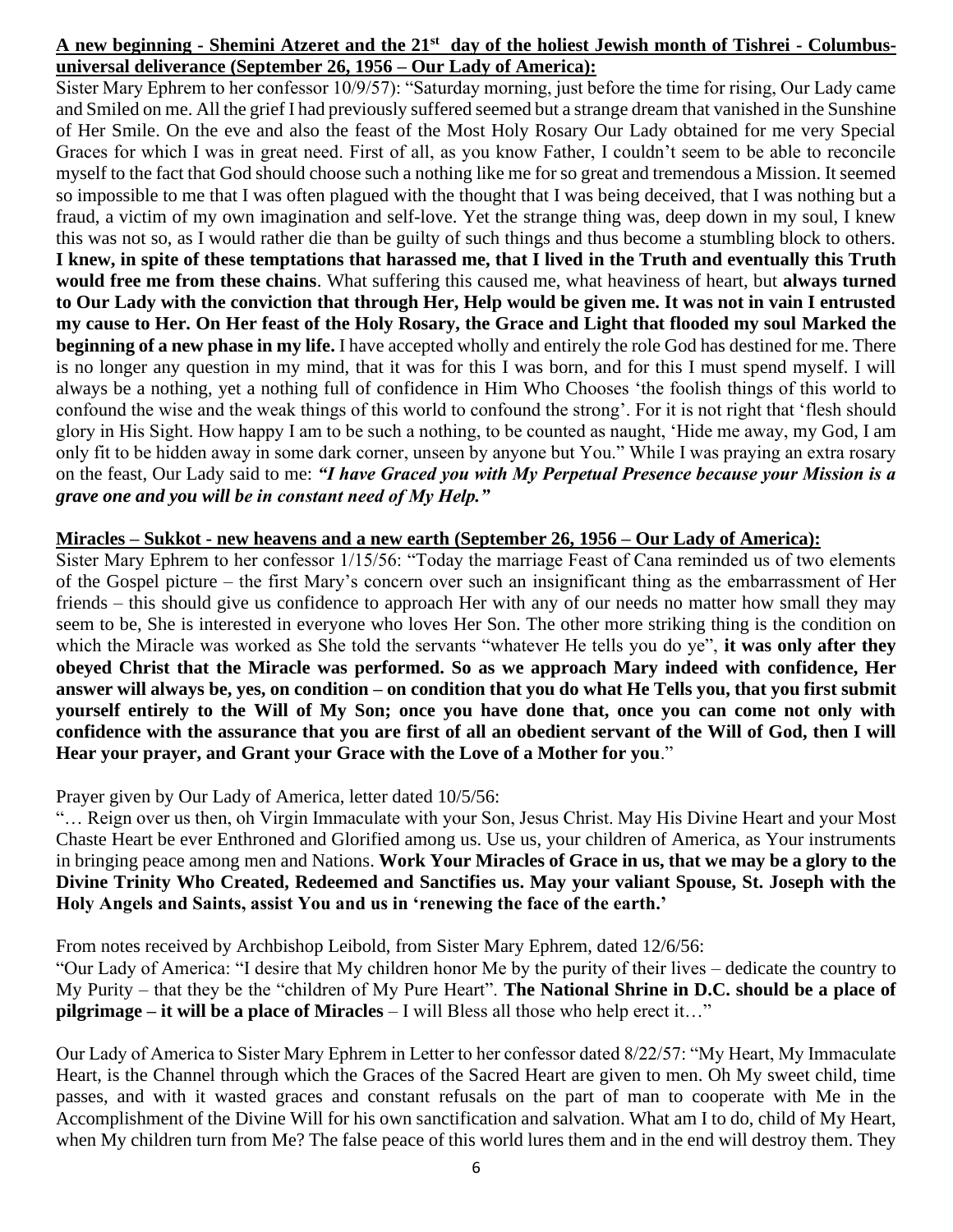think they have done enough in consecrating themselves to My Immaculate Heart. It is not enough. That which I ask for and which is Most Important, many have not given Me. What I ask, have asked, and will continue to ask is reformation of life. There must be sanctification from within. **I will Work My Miracles of Grace only in those who ask for them and empty their souls of the love and attachment to sin and all that is displeasing to My Son.** Souls who cling to sin, cannot have their hands free to receive the Treasures of Grace that I hold out to them… Tell my dear and favored sons (priests), that I rely upon them to help Me hasten the Day when I shall be able, freely and without reserve, to Work My Miracles of Grace in souls…"

Sister to Archbishop Leibold, 12/2/57: "…If we lived from within, in His Love, we would lead much different lives from without. **It is only when Miracles of Grace are worked inwardly that God, through us, will be able to Work His Miracles outwardly**…"

Sister to Archbishop Leibold, 2/02/60: "…**Our Lady Promised that greater Miracles than those Granted in Lourdes and Fatima would be Granted here in America, the United States in particular, if we would do as She Desires**. These are the Words She spoke to me at this time: "I am Pleased, My child, with the love and honor My children in America give to Me, especially through My Glorious and Unique Privilege of the Immaculate Conception. **I Promise to Reward their love by Working through the Power of My Son's Heart and My Immaculate Heart, Miracles of Grace among men**. I do not Promise Miracles of the body, but of the soul." Our Lady Emphasized this very much. She is Anxiously Concerned about our inner life. She continued: "**For it is mainly through these Miracles of Grace that the Holy Trinity is Glorified among men and Nations. Let America continue and grow in its love for Me and I in Return, in Union with the Heart of My Son, Promise to Work Wonders in her**. My child, I Desire that this be known."

Not least of all on Miracles, a letter from Archbishop Leibold to Sister Mary Ephrem, dated 4/4/63 in which he states, "…There is indeed much sin in the world but believe me there is also much goodness to counteract it. Fr. Zugelter paid a visit to Our Lady's National Shrine in Washington DC the other weekend; the Father Confessor there told him **he could write volumes on the Miracles of Grace that take place there every day. So indeed Mary is at Work**…"

# **A joyful procession - Simchat Torah - and the Return of the Kingdom of Jesus (September 25 and 26, 2020) - Sabbath of Return (September 27, 1956):**

From Sister Mary Ephrem to Archbishop Leibold, letter dated 2/2/60:

"On the morning of Nov. 15th, 1956 Our Lady taught me this little prayer: "*By Thy Holy and Immaculate Conception, oh Mary, Deliver us from evil."* I was asked to draw a picture of the first appearance (Our Lady of America). Our Lady requested this of me, also that **She Desires a statue made according to the likeness and placed, after being solemnly carried in procession, in the Shrine of the Immaculate Conception in Wash. DC. She wishes to be honored there in a special way as Our Lady of America, the Immaculate Virgin.** In March of the same year Our Lady spoke in the following manner: "Oh My sweet child, when will My Desires be realized? **My Immaculate Heart Desires with Great Desire to See the Kingdom of Jesus, My Son, established in all hearts**…"

# **Repentance – Feast of Trumpets then Yom Kippur (September 27, 2020 Our Lady of America):**

St. Michael the Archangel to Sister Mary Ephrem, in a letter to her confessor dated 5/8/57:

"Write! I am Michael, Angel Captain of the Lord God of Hosts. I come to Announce the Coming of the Kingdom, the Kingdom of Peace. The time is at hand. **Repent, bestir yourselves, oh sons of men, repent and make ready your hearts that the King may Establish His Kingdom within you.** Do not delay or the Time of Grace will pass and with it the Peace you seek. Behold the Queen of Angels and of men comes beforehand to make all things ready for her King-Son…"

Sister's letter dated 2/2/60: